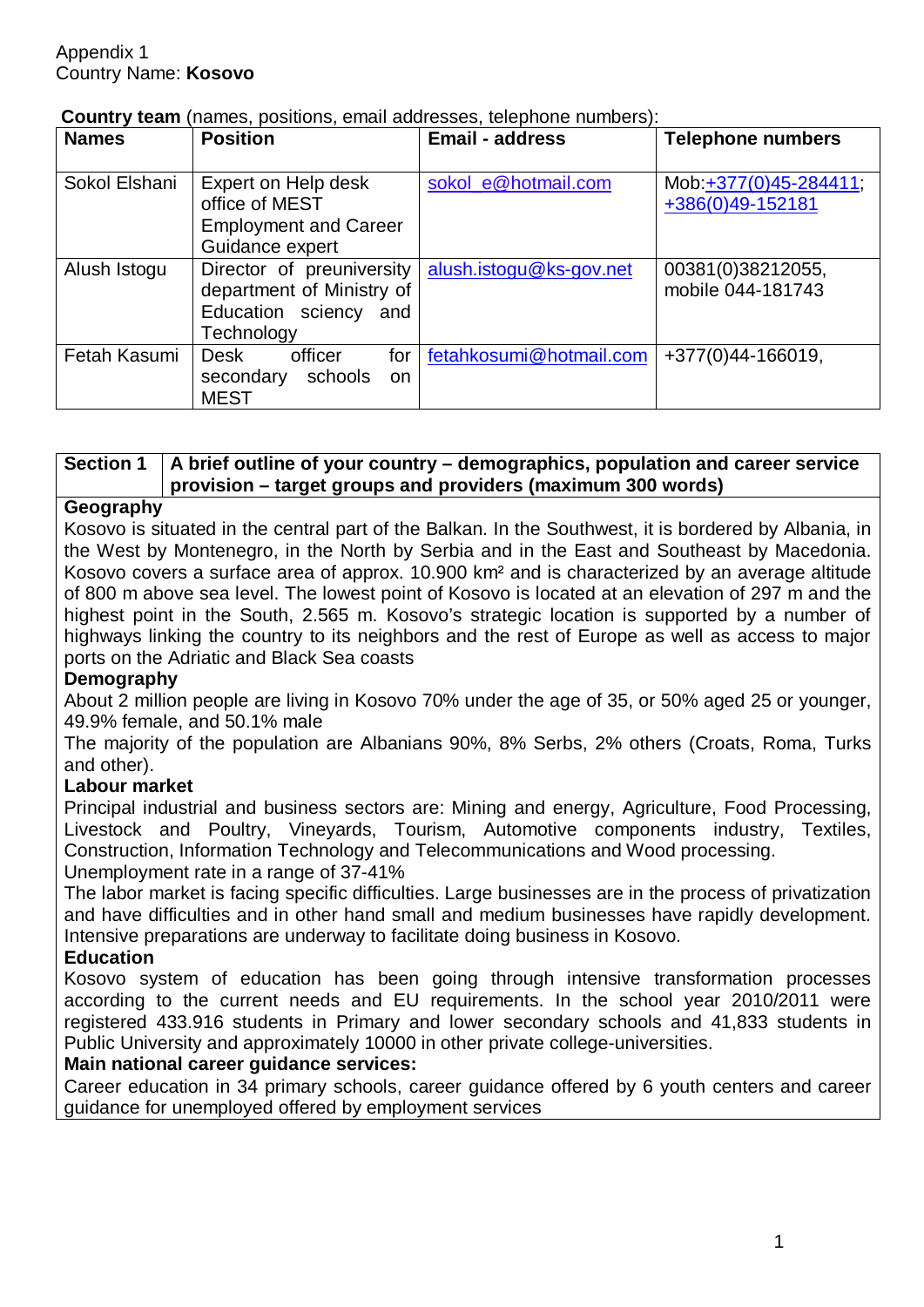**Section 2 Taking each of the four general symposium themes (see below), describe the two greatest strengths and two greatest weaknesses relating to each theme in your country (maximum 100 words for each strength and weakness; therefore maximum 400 words per theme and maximum 1,600 words in this section).**

**Theme 1: Political, economic and social changes and the changing role of career guidance and career guidance policies**

| <b>Strength 1</b>                                                                                                                                                                                                | <b>Weakness 1</b>                                                                                                                                                                            |  |
|------------------------------------------------------------------------------------------------------------------------------------------------------------------------------------------------------------------|----------------------------------------------------------------------------------------------------------------------------------------------------------------------------------------------|--|
| curriculum framework is committed<br><b>New</b><br>by<br>Minister of Education Science and Technology.<br>On new educational curriculum framework, career<br>education is included in the section Life and Work. | Impact from political change, the existing 10<br>year strategy for career guidance which was<br>drafted in 2007 is overlooked.                                                               |  |
| <b>Strength 2</b>                                                                                                                                                                                                | <b>Weakness 2</b>                                                                                                                                                                            |  |
| Pre university law for education is approved on<br>August 2011.                                                                                                                                                  | Lack of functional cooperation between<br>institutions operating in the field of career<br>Employment offices,<br>(schools,<br>youth<br>organizations, resource centers, departments<br>etc. |  |

## **Theme 2: Lifelong guidance policy as a part of integrated human resource development policies – challenges and opportunities**

| <b>Strength 1</b>                                                                                                                                                                                                                                                                           | <b>Weakness 1</b>                                                                                                                          |
|---------------------------------------------------------------------------------------------------------------------------------------------------------------------------------------------------------------------------------------------------------------------------------------------|--------------------------------------------------------------------------------------------------------------------------------------------|
| Is developed and approved Kosovo Education<br>Strategic Plan 2011 - 2016 (KESP), 5 year plan<br>which interlinked lifelong education with overall<br>inclusion on education and a new model of<br>education to be offered to all students and to<br>create base for equal education to all. | career guidance profiles<br>Lack of<br>$\mathsf{In}$<br>universities of Kosovo. This subject is not<br>included also in Education Faculty. |
| <b>Strength 2</b>                                                                                                                                                                                                                                                                           | <b>Weakness 2</b>                                                                                                                          |
| Support of IOM in migration area creates a base<br>for career guidance for migrants.<br>There are in disposition different programs for<br>career improvement of migrants.                                                                                                                  | tools,<br>infrastructure.<br>Lack of<br>proper<br>equipment and funds                                                                      |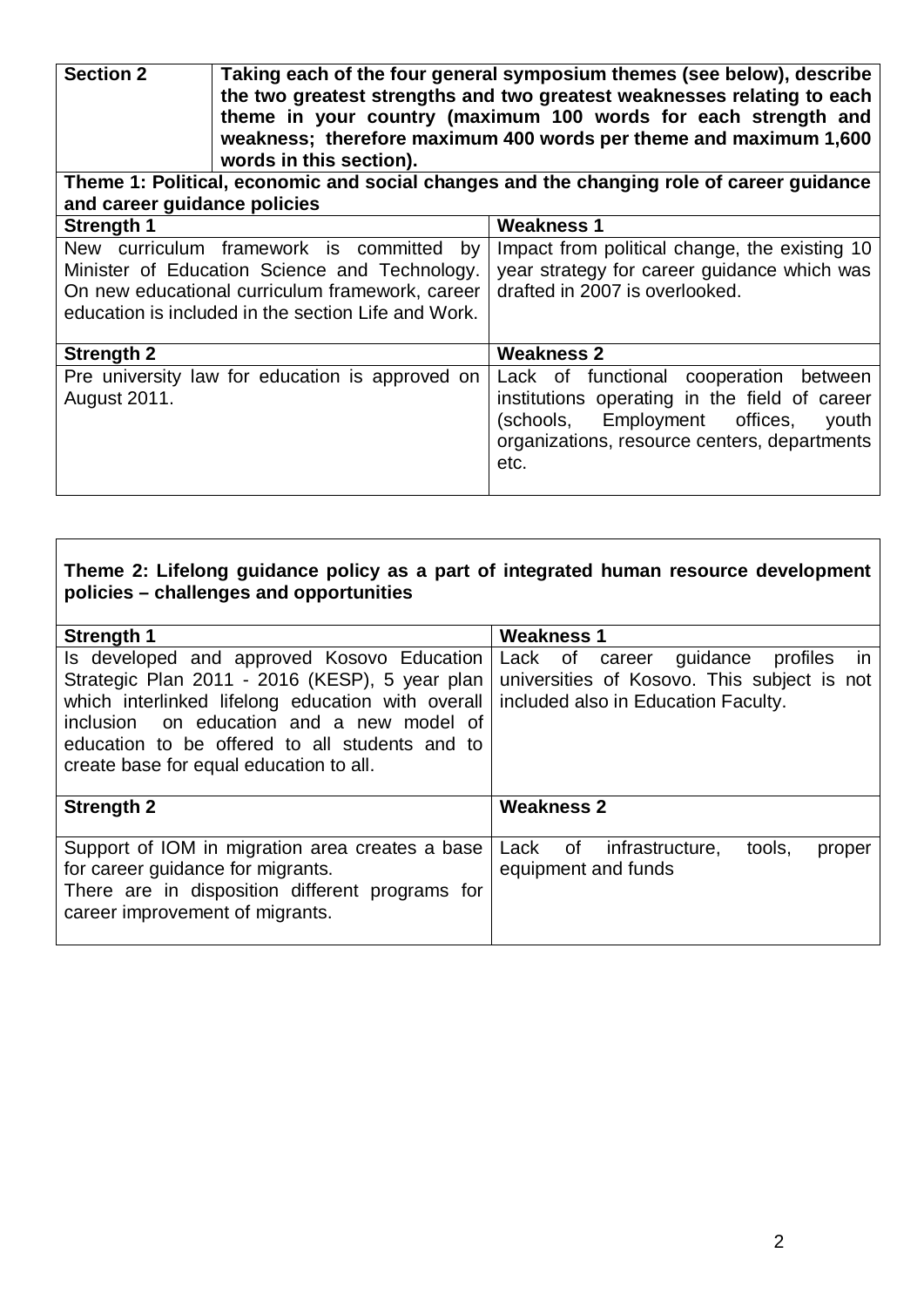# **Theme 3: The changing world and the changing role of career guidance – skills and competencies for lifelong guidance practitioners**

| <b>Strength 1</b>                                                                                                                                                                   | <b>Weakness 1</b>                                                                                                                                                                                                                 |  |
|-------------------------------------------------------------------------------------------------------------------------------------------------------------------------------------|-----------------------------------------------------------------------------------------------------------------------------------------------------------------------------------------------------------------------------------|--|
| There are various programs offered to the<br>employment career counsellors in work with<br>unemployed jobseekers and career education<br>training to the teachers and youth leaders | The most of practitioners from Employment<br>offices, most of the career education school<br>teachers and youth centers need additional<br>training and support for development of quality<br>tools for them.                     |  |
| <b>Strength 2</b>                                                                                                                                                                   | <b>Weakness 2</b>                                                                                                                                                                                                                 |  |
| Some tools are developed for the practitioners<br>to support students, youth and other                                                                                              | The lack of institutional budget support for career<br>guidance. There is no budget line to maintain<br>and increase career guidance issues. There is<br>no policy which regulates career guidance issue<br>in the Country level. |  |

| Theme 4: Evidence-based practice; evidence-based policies                                                                                                                                                                                  |                                                                                                                                                                           |  |
|--------------------------------------------------------------------------------------------------------------------------------------------------------------------------------------------------------------------------------------------|---------------------------------------------------------------------------------------------------------------------------------------------------------------------------|--|
| <b>Strength 1</b>                                                                                                                                                                                                                          | <b>Weakness 1</b>                                                                                                                                                         |  |
| Career education process in schools is<br>ongoing. Last two year learning tool of Career<br>education in pilot school is updated. To pilot<br>schools were distributed portfolios for students                                             | Although career education is started to be<br>implemented in lower secondary education,<br>most of the schools are not involved in it due to<br>lack of trained teachers. |  |
| <b>Strength 2</b>                                                                                                                                                                                                                          | <b>Weakness 2</b>                                                                                                                                                         |  |
| Career guidance offered to youth and<br>unemployed.<br>With donors support Employment action plan<br>is developed. This plan is a part of career<br>guidance tool used for Jobseeker. Portfolio is<br>also used by youth in youth centers. | There is no sufficient coordination between<br>schools, employment offices, employers and<br>youth centers.                                                               |  |

٦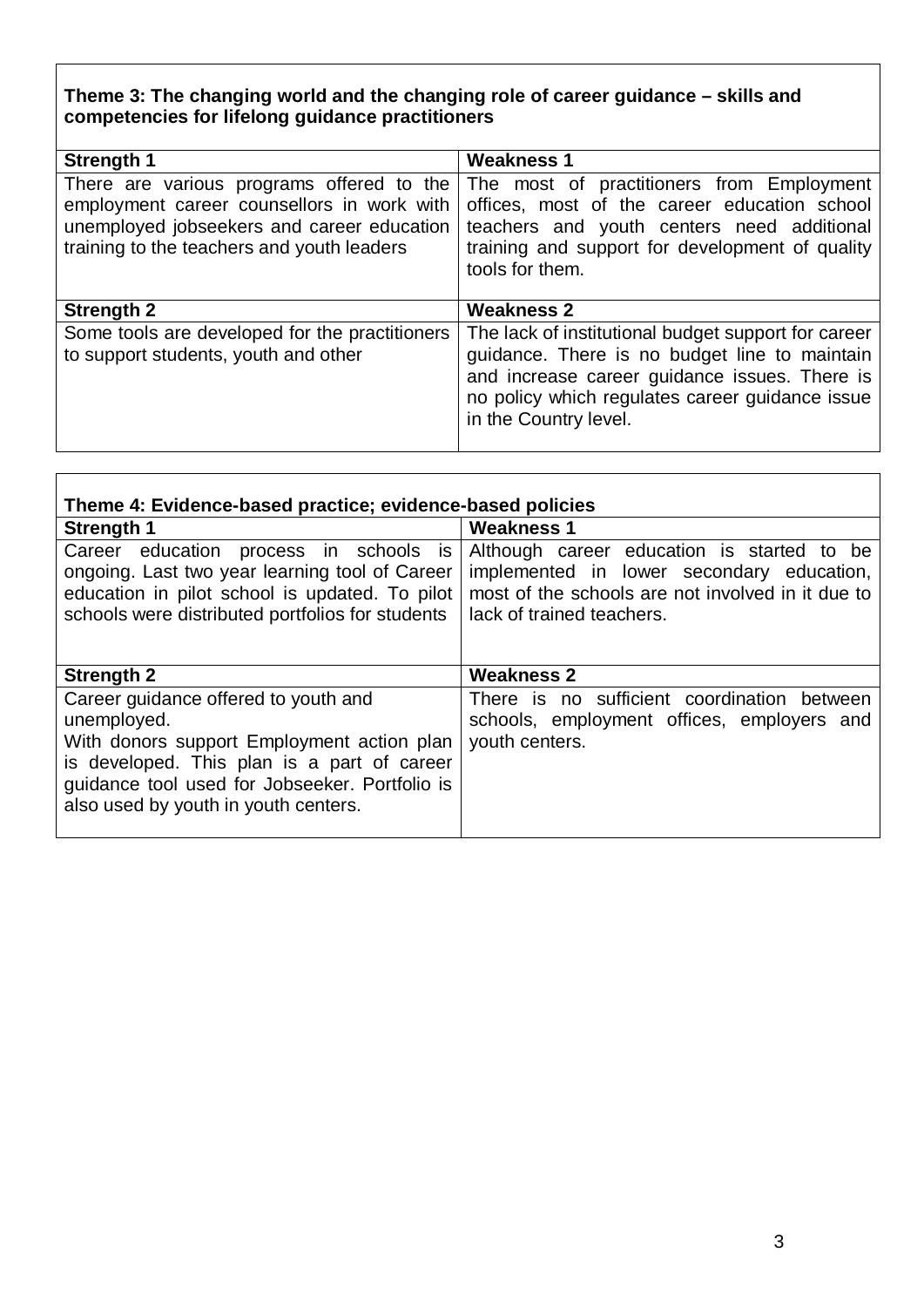| <b>Section 3</b><br>Looking at the themes, prioritise them according to the most important ones<br>for your country team to explore further and learn about at the symposium.<br>$(1 = most important - 4 = least important)$ |               |  |
|-------------------------------------------------------------------------------------------------------------------------------------------------------------------------------------------------------------------------------|---------------|--|
| Political, economic and social changes and<br>the changing role of career guidance and<br>career guidance policies                                                                                                            | Priority<br>3 |  |
| Lifelong guidance policy as a part of<br>integrated human resource development<br>policies - challenges and opportunities                                                                                                     | Priority      |  |
| The changing world and the changing role of<br>career guidance - skills and competencies<br>for lifelong guidance practitioners                                                                                               | Priority<br>2 |  |
| Evidence-based practice; evidence-based<br>policies                                                                                                                                                                           | Priority      |  |

#### **Section 4 Thinking about the themes, describe up to three high-level key public policy and/or practice initiatives currently being advanced or considered in your country (write no more than 100 words on each). If it is possible, please say to which of the themes each initiative is most closely linked.**

## **High-level key public policy/practice initiative 1**

Ministry of education is in process of reforming all curricula for education. Career education in new curriculum framework takes place with life skills. Career education is included in elective subject.

Linked most closely to Theme **1** Political, economic and social changes and the changing role of career guidance and career guidance policies

#### **High-level key public policy/practice initiative 2**

The Ministry of Labour and Social Welfare has made a lot of activities on capacity-building of employment offices. These especially are developed career guidance skills of the employment advisors (career counsellors), and as a result career guidance process support to the job seeker is improved.

Linked most closely to Theme **3** The changing world and the changing role of career guidance – skills and competencies for lifelong guidance practitioners

#### **High-level key public policy/practice initiative 3**

Career education in schools, as a elective subject in basic education grade 8 and 9 is started. Career resource centres are established in universities and supporting students, Some schools have some symbolic capacities for career guidance; Counselling services for young people have started to operate in some youth centres

#### Linked most closely to Theme **4** Evidence-based practice; evidence-based policies